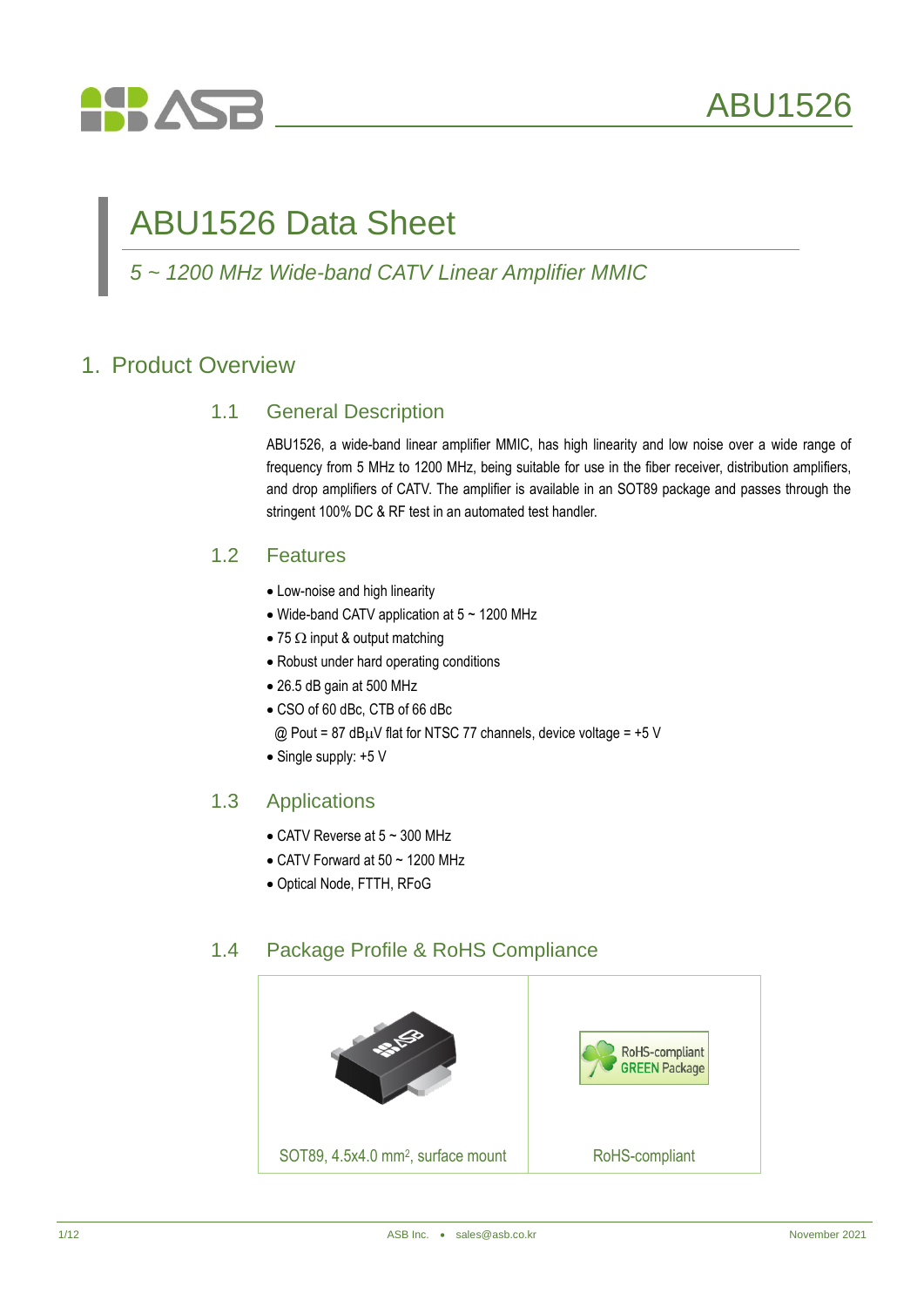### 2. Summary on Product Performances

**HASB** 

#### 2.1 Typical Performance

Supply voltage = +5 V, T<sub>A</sub> = +25 °C, Z<sub>0</sub> = 75  $\Omega$ .

| Parameter      | <b>Typical</b> |       |       | Unit       |
|----------------|----------------|-------|-------|------------|
| Frequency      | 50             | 500   | 1200  | <b>MHz</b> |
| Noise Figure   | 1.7            | 2.1   | 2.2   | dB         |
| Gain           | 26.7           | 26.5  | 25.1  | dB         |
| S11            | $-11$          | $-11$ | $-11$ | dB         |
| S22            | $-11$          | $-14$ | $-12$ | dB         |
| Output IP31)   | 37             | 36    | 35    | dBm        |
| Output IP22)   | 46             |       |       | dBm        |
| Output P1dB    | 21             | 21    | 16    | dBm        |
| <b>CSO</b>     | $60^{3}$       |       |       | dBc        |
| <b>CTB</b>     | $66^{3}$       |       |       | dBc        |
| Current        | 92             |       |       | mA         |
| Device Voltage | $+5$           |       |       | V          |

1) OIP3 is measured with two tones at an output power of +5 dBm/tone separated by 6 MHz.

2) OIP2 is measured with two tones (F1 = 400 MHz + F2 = 450 MHz) at an output power of +5 dBm/tone.

3) CSO & CTB measured at Pout =  $87$  dB $\mu$ V flat for NTSC 77 channels.

#### 2.2 Product Specification

Supply voltage = +5 V,  $T_A$  = +25 °C,  $Z_0$  = 75  $\Omega$ .

| Parameter      | Min | Typ   | Max | Unit       |
|----------------|-----|-------|-----|------------|
| Frequency      |     | 500   |     | <b>MHz</b> |
| Noise Figure   |     | 2.1   |     | dB         |
| Gain           |     | 26.5  |     | dB         |
| S11            |     | $-11$ |     | dB         |
| S22            |     | $-14$ |     | dB         |
| Output IP31)   |     | 34    |     | dBm        |
| Output IP22)   |     | 46    |     | dBm        |
| Output P1dB    |     | 21    |     | dBm        |
| Current        |     | 92    |     | mA         |
| Device Voltage |     | $+5$  |     | ٧          |

1) OIP3 is measured with two tones at an output power of +5 dBm/tone separated by 6 MHz.

2) OIP2 is measured with two tones (F1 = 400 MHz + F2 = 450 MHz) at an output power of +5 dBm/tone.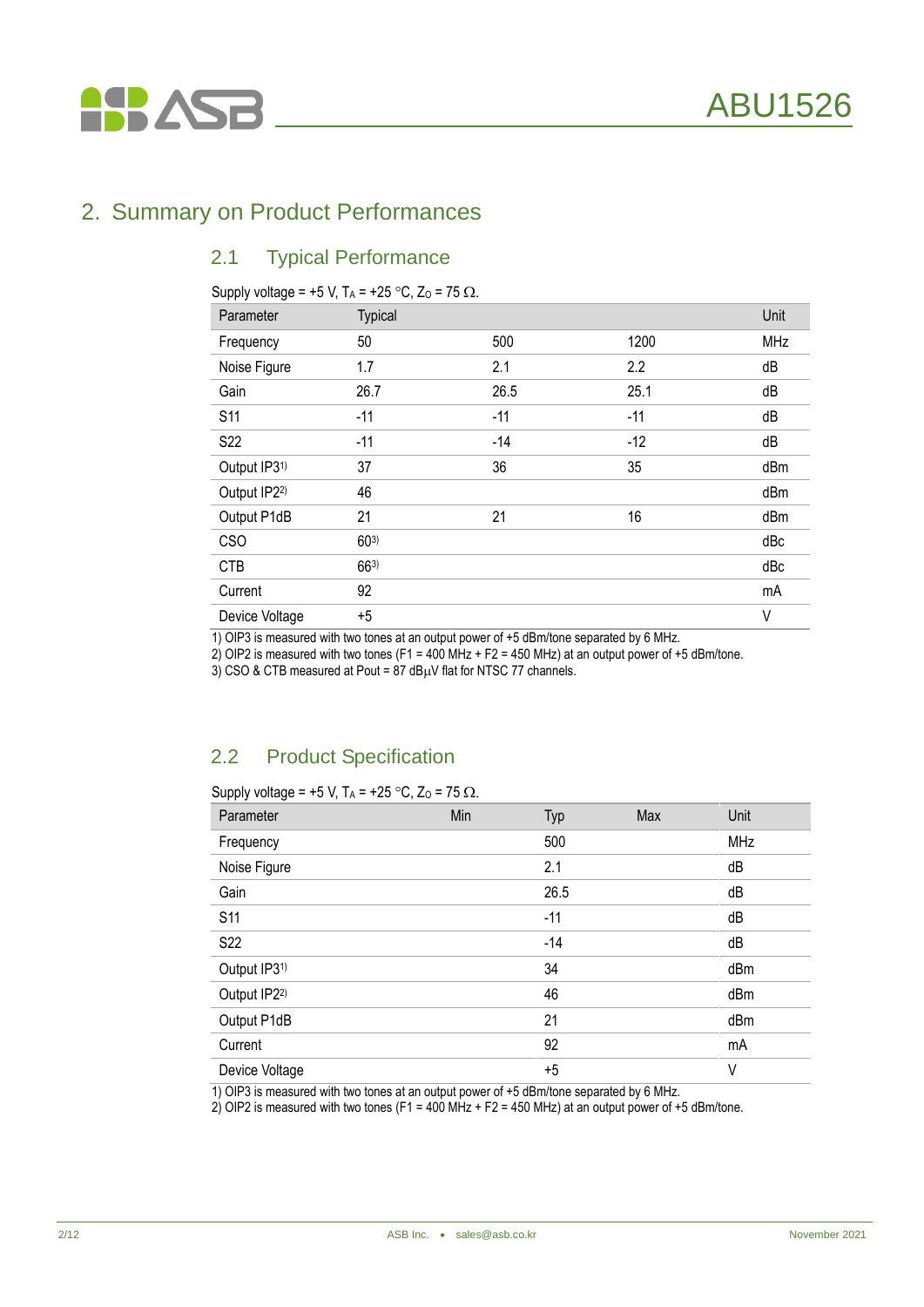

#### 2.3 Pin Configuration

| Pin | Description   | Simplified Outline |
|-----|---------------|--------------------|
|     | RF IN         |                    |
|     | Ground        |                    |
| ີ   | RF_OUT & Bias | 3                  |

#### 2.4 Absolute Maximum Ratings,  $T_A = +25$  °C

| <b>Parameters</b>                        | Max. Ratings     |
|------------------------------------------|------------------|
| <b>Operating Case Temperature</b>        | -40 to $+85$ °C  |
| Storage Temperature                      | -40 to $+150$ °C |
| Device Voltage                           | $+6V$            |
| Device Current                           | 130 mA           |
| Power Dissipation                        | $+0.65$ W        |
| Junction Temperature                     | +150 $\degree$ C |
| Input RF Power (CW, 75 $\Omega$ matched) | $+23$ dBm        |

The operation of this device in excess of any of these limits may cause permanent damage.

\* Refer to the max. input RF power data at [http://www.asb.co.kr/pdf/Maximum\\_Input\\_Power\\_Analysis.pdf.](http://www.asb.co.kr/pdf/Maximum_Input_Power_Analysis.pdf) The max. input RF power, in principle, depends upon application frequency, matching circuit, and device voltage.

### 2.5 Thermal Resistance

| Symbol | Description                              | Unit |
|--------|------------------------------------------|------|
|        | Thermal resistance from junction to lead | °C/W |

### 2.6 ESD Classification & Moisture Sensitivity Level

|            | <b>ESD Classification</b> |                                                                                                                                                                                             |
|------------|---------------------------|---------------------------------------------------------------------------------------------------------------------------------------------------------------------------------------------|
| <b>HBM</b> | Class 1A                  |                                                                                                                                                                                             |
|            | handling these devices.   | CAUTION: Gallium Arsenide Integrated Circuits are sensitive to electrostatic discharge (ESD) and can<br>be damaged by static electricity. Proper ESD control techniques should be used when |

Moisture Sensitivity Level

MSL 3 at 260 $\degree$ C reflow

*(Intentionally Blanked)*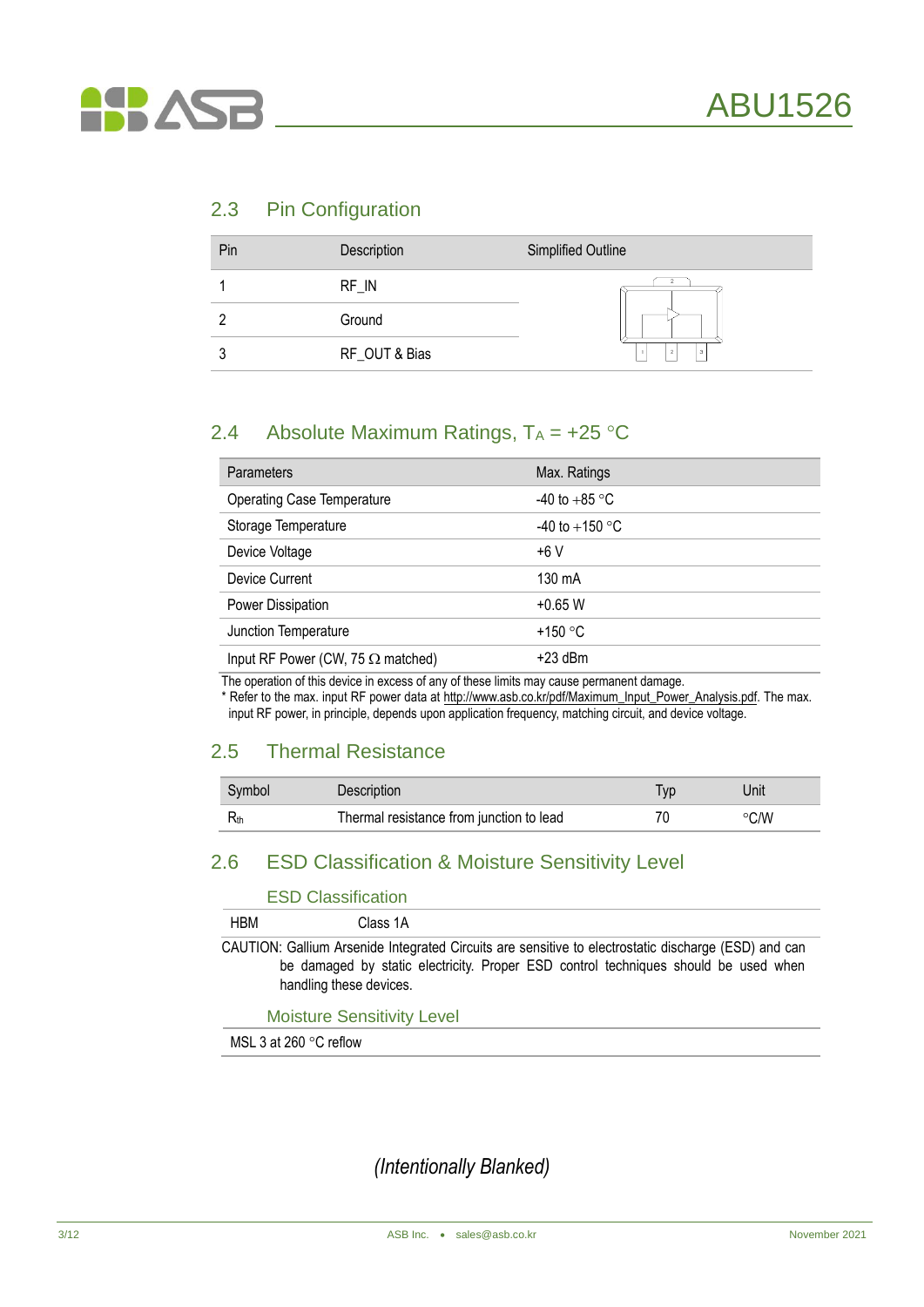

# 3. Application:  $50 \sim 1200$  MHz (V<sub>device</sub> =  $+5$  V)

### 3.1 Application Circuit & Evaluation Board





| <b>PCB</b> Information |          |
|------------------------|----------|
| Material               | FR4      |
| Thickness (mm)         | 0.8      |
| Size (mm)              | 40x40    |
| FB No.                 | FB-89-B2 |

#### Bill of Material

| Symbol                          | Value          | <b>Size</b> | Description           | Manufacturer |
|---------------------------------|----------------|-------------|-----------------------|--------------|
| ABU1526                         |                |             | <b>MMIC Amplifier</b> | ASB          |
| C <sub>1</sub> , C <sub>2</sub> | $4.7$ nF       | 0603        | DC blocking capacitor | Murata       |
| C <sub>3</sub>                  | $10 \mu F$     | 0805        | Decoupling capacitor  | Murata       |
| C <sub>4</sub>                  | 10nF           | 0402        | Feedback capacitor    | Murata       |
| C <sub>5</sub>                  | $1.5$ pF       | 0603        | Matching capacitor    | Murata       |
| L1                              | 1 µH           | 1206        | RF choke inductor     | Murata       |
| L2, L3                          | $6.8$ nH       | 0603        | Matching inductor     | Murata       |
| R <sub>1</sub>                  | $360 \Omega$   | 0402        | Feedback resistor     | Samsung      |
| R <sub>2</sub>                  | 1.5 k $\Omega$ | 0402        | Feedback resistor     | Samsung      |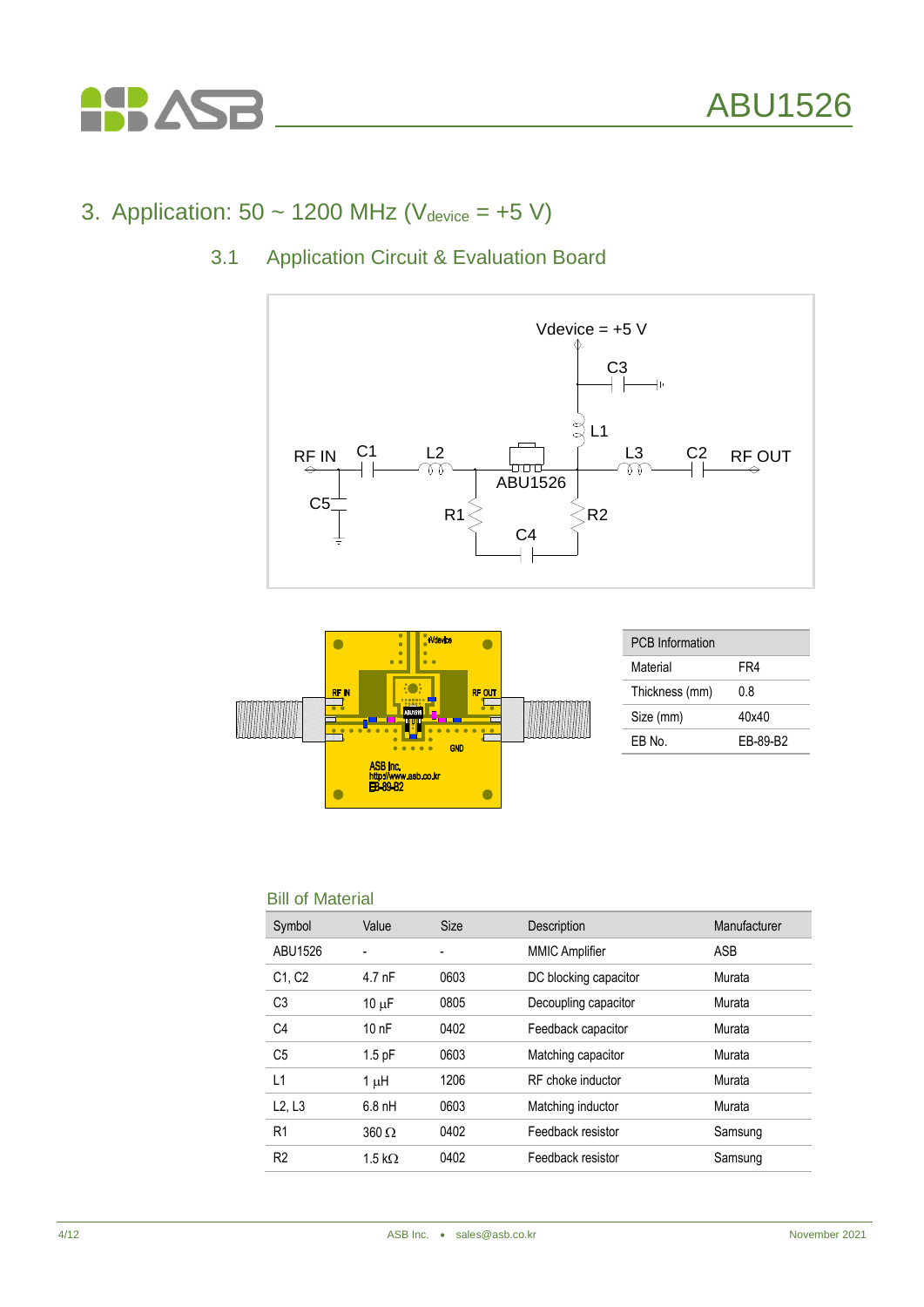

#### 3.2 Performance Table

| Supply voltage = +5 V, T <sub>A</sub> = +25 °C, Z <sub>0</sub> = 75 $\Omega$ . |                |       |       |            |
|--------------------------------------------------------------------------------|----------------|-------|-------|------------|
| Parameter                                                                      | <b>Typical</b> |       |       | Unit       |
| Frequency                                                                      | 50             | 500   | 1200  | <b>MHz</b> |
| Noise Figure                                                                   | 1.7            | 2.1   | 2.2   | dB         |
| Gain                                                                           | 26.7           | 26.5  | 25.1  | dB         |
| <b>S11</b>                                                                     | $-11$          | $-11$ | $-11$ | dB         |
| S <sub>22</sub>                                                                | $-11$          | $-14$ | $-12$ | dB         |
| Output IP31)                                                                   | 37             | 36    | 35    | dBm        |
| Output IP22)                                                                   | 46             |       |       | dBm        |
| Output P1dB                                                                    | 21             | 21    | 16    | dBm        |
| <b>CSO</b>                                                                     | $60^{3}$       |       |       | dBc        |
| <b>CTB</b>                                                                     | $66^{3}$       |       |       | dBc        |
| Current                                                                        | 92             |       |       | mA         |
| Device Voltage                                                                 | +5             |       |       | V          |

1) OIP3 is measured with two tones at an output power of +5 dBm/tone separated by 6 MHz.

2) OIP2 is measured with two tones (F1 = 400 MHz + F2 = 450 MHz) at an output power of +5 dBm/tone.

3) CSO & CTB measured at Pout = 87 dB $\mu$ V flat for NTSC 77 channels.

#### 3.3 Plot of S-parameter & Stability Factor

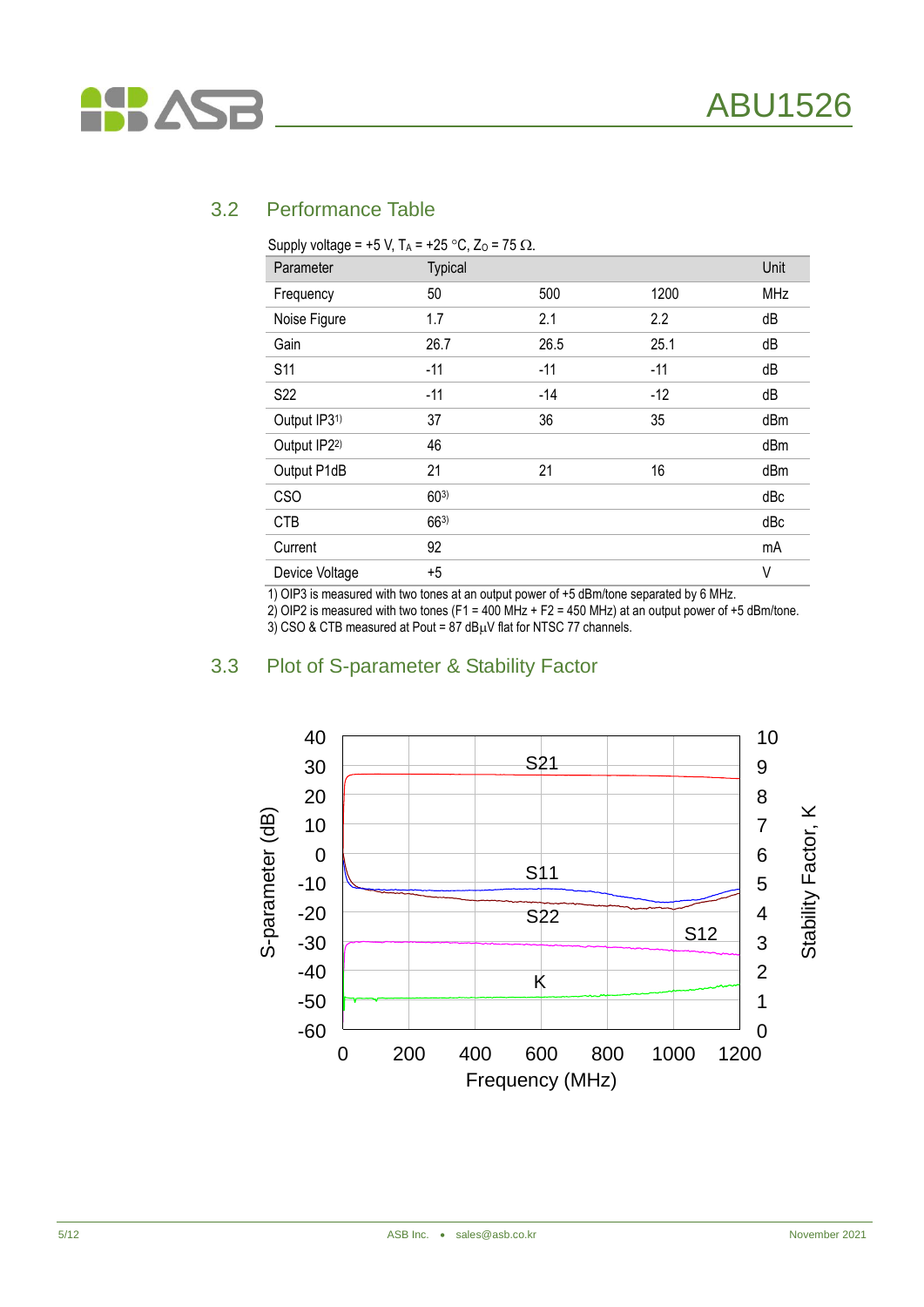



### 3.4 Plots of Noise Figure and Performances with Temperature

**ASP ASB**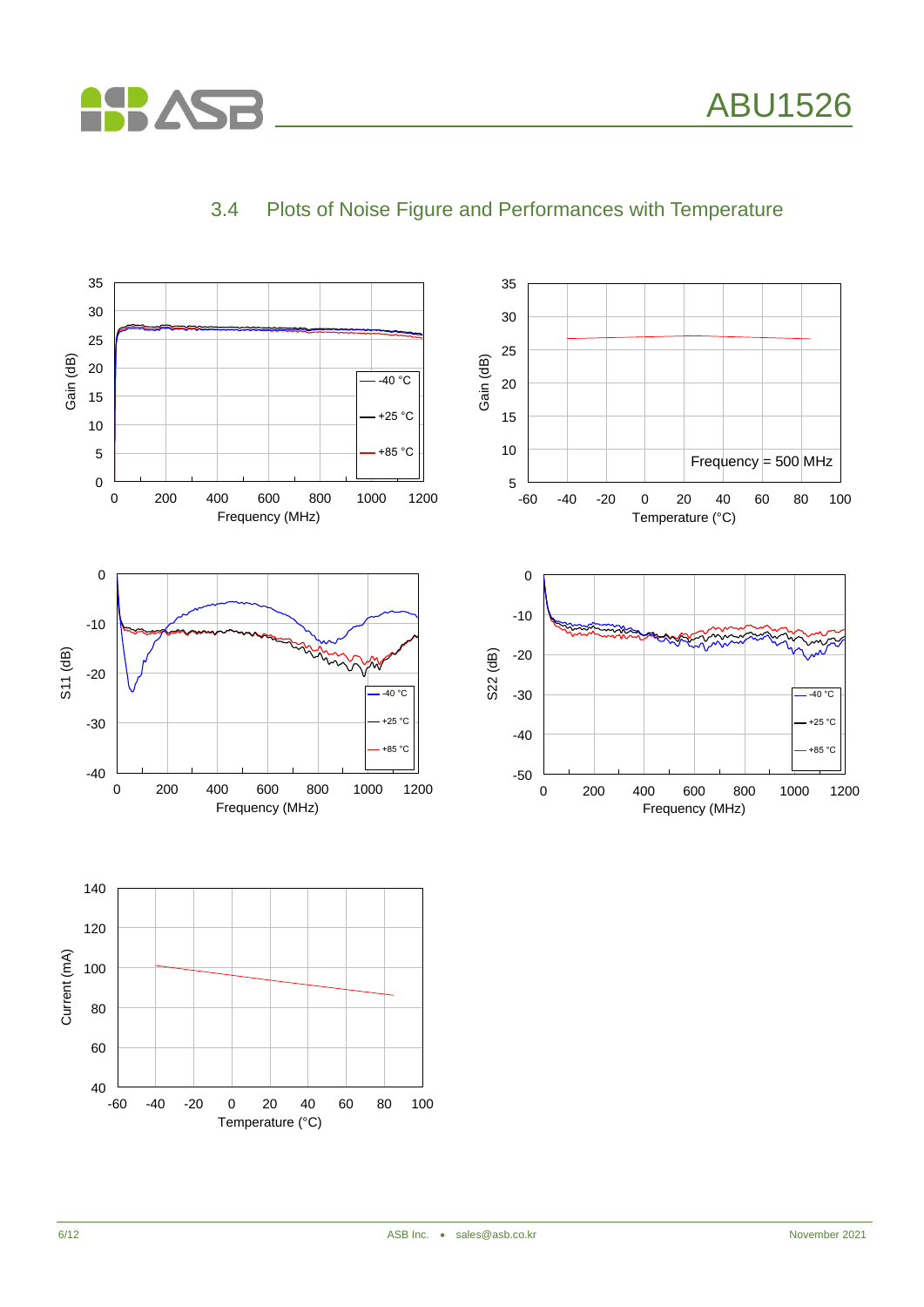

# 4. Application:  $5 \sim 300$  MHz (V<sub>device</sub> = +5 V)

### 4.1 Application Circuit & Evaluation Board





#### Bill of Material

| Symbol                          | Value          | <b>Size</b> | Description           | Manufacturer |
|---------------------------------|----------------|-------------|-----------------------|--------------|
| ABU1526                         |                |             | <b>MMIC Amplifier</b> | <b>ASB</b>   |
| C <sub>1</sub> , C <sub>2</sub> | 1 µF           | 0603        | DC blocking capacitor | Murata       |
| C <sub>3</sub>                  | $10 \mu F$     | 0805        | Decoupling capacitor  | Murata       |
| C4                              | 1 µF           | 0402        | Feedback capacitor    | Murata       |
| ا ا                             | $22 \mu H$     | 1206        | RF choke inductor     | Murata       |
| R1                              | $360 \Omega$   | 0402        | Feedback resistor     | Samsung      |
| R <sub>2</sub>                  | 1.5 k $\Omega$ | 0402        | Feedback resistor     | Samsung      |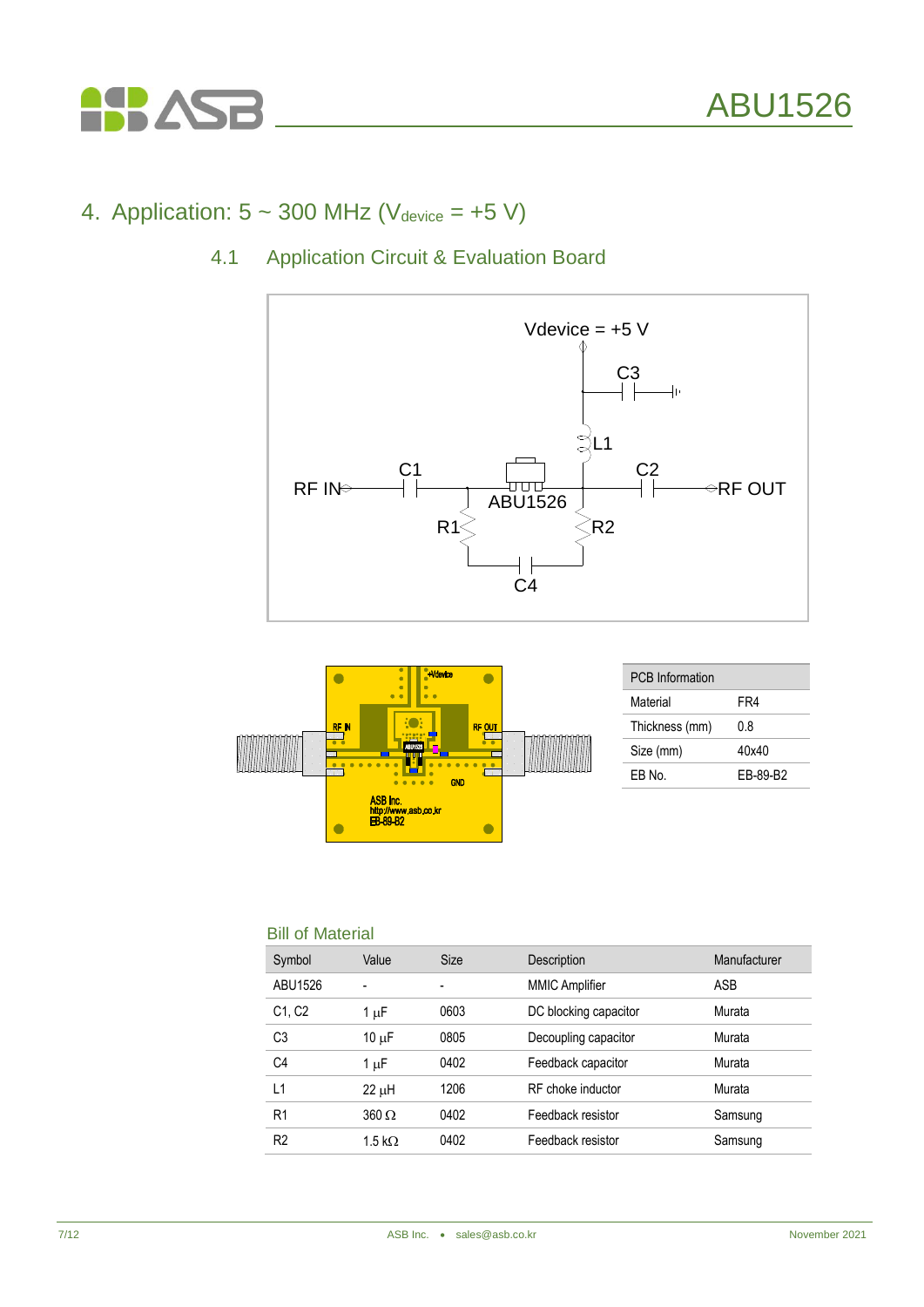

#### 4.2 Performance Table

| Parameter                | <b>Typical</b> |          |          | Unit       |
|--------------------------|----------------|----------|----------|------------|
| Frequency                | 5              | 50       | 300      | <b>MHz</b> |
| Noise Figure             | $2.4^{3}$      | 1.5      | 1.6      | dB         |
| Gain                     | 26.4           | 27.1     | 27.1     | dB         |
| <b>S11</b>               | $-16$          | $-13$    | $-17$    | dB         |
| S <sub>22</sub>          | $-11$          | $-14$    | $-20$    | dB         |
| Output IP3 <sup>1)</sup> | $36^{1}$       | $37^{2}$ | $35^{2}$ | dBm        |
| Output IP22)             | 461)           | 462)     | $44^{2}$ | dBm        |
| Output P1dB              | 20             | 21       | 21       | dBm        |
| Current                  | 92             |          |          | mA         |
| Device Voltage           | $+5$           |          |          | V          |

Supply voltage = +5 V, T, = +25 °C, Z, = 75 O

1) OIP3 & OIP2 are measured with two tones at an output power of +3 dBm/tone separated by 1 MHz.

2) OIP3 & OIP2 are measured with two tones at an output power of +6 dBm/tone separated by 6 MHz. 3) NF is measured at 10 MHz

#### 4.3 Plot of S-parameter & Stability Factor

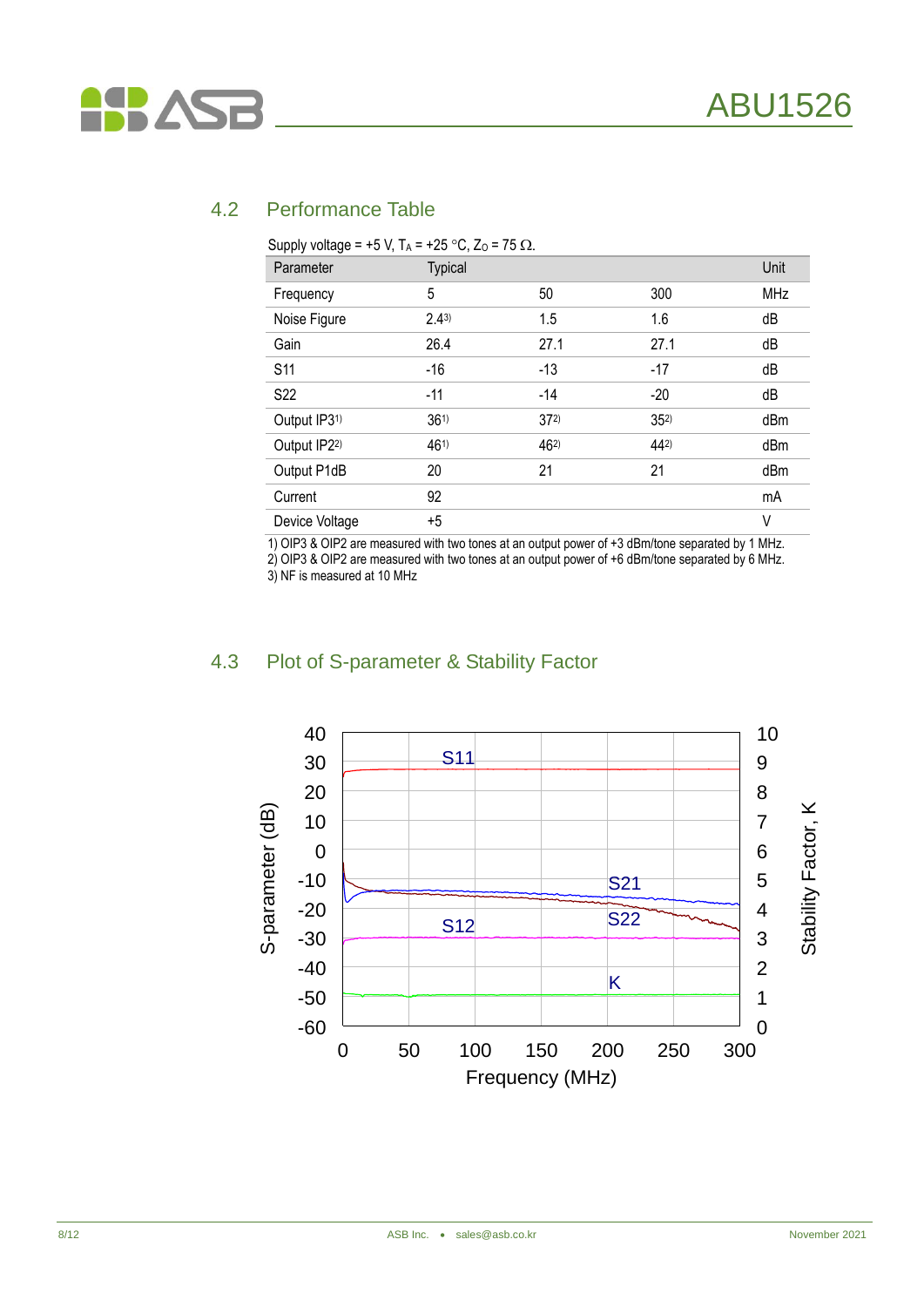

# 5. Application:  $2 \sim 512$  MHz (50 Ω, V<sub>supply</sub> = +5 V, +3.6 V)

5.1 Application Circuit & Evaluation Board





| <b>PCB</b> Information |          |
|------------------------|----------|
| Material               | FR4      |
| Thickness (mm)         | 0.8      |
| Size (mm)              | 40x40    |
| FR No.                 | FR-89-C1 |

#### Bill of Material

| Symbol                          | Value                | <b>Size</b> | Description                                      | Manufacturer |
|---------------------------------|----------------------|-------------|--------------------------------------------------|--------------|
| ABU1526                         |                      |             | <b>MMIC Amplifier</b>                            | ASB          |
| C <sub>1</sub> , C <sub>2</sub> | $1 \mu F$            | 0603        | DC blocking capacitor                            | Murata       |
| C <sub>3</sub>                  | 10 $\mu$ F           | 0805        | Decoupling capacitor                             | Murata       |
| C <sub>4</sub>                  | 10nF                 | 0603        | Feedback capacitor                               | Murata       |
| L1                              | 22 µH                | 1206        | RF choke inductor<br>(Internal resistance 3 ohm) | Murata       |
| L2, L3                          | $6.8$ nH             | 0603        | Matching inductor                                | Murata       |
| R <sub>1</sub>                  | $360 \Omega$         | 0603        | Feedback resistor                                | Samsung      |
| R <sub>2</sub>                  | 1 k $\Omega$         | 0603        | Feedback resistor                                | Samsung      |
| R3 <sup>1</sup>                 | $68 \text{ k}\Omega$ | 0603        | <b>Current Adjust resistor</b>                   | Samsung      |

1) R3 is not used at 5 V.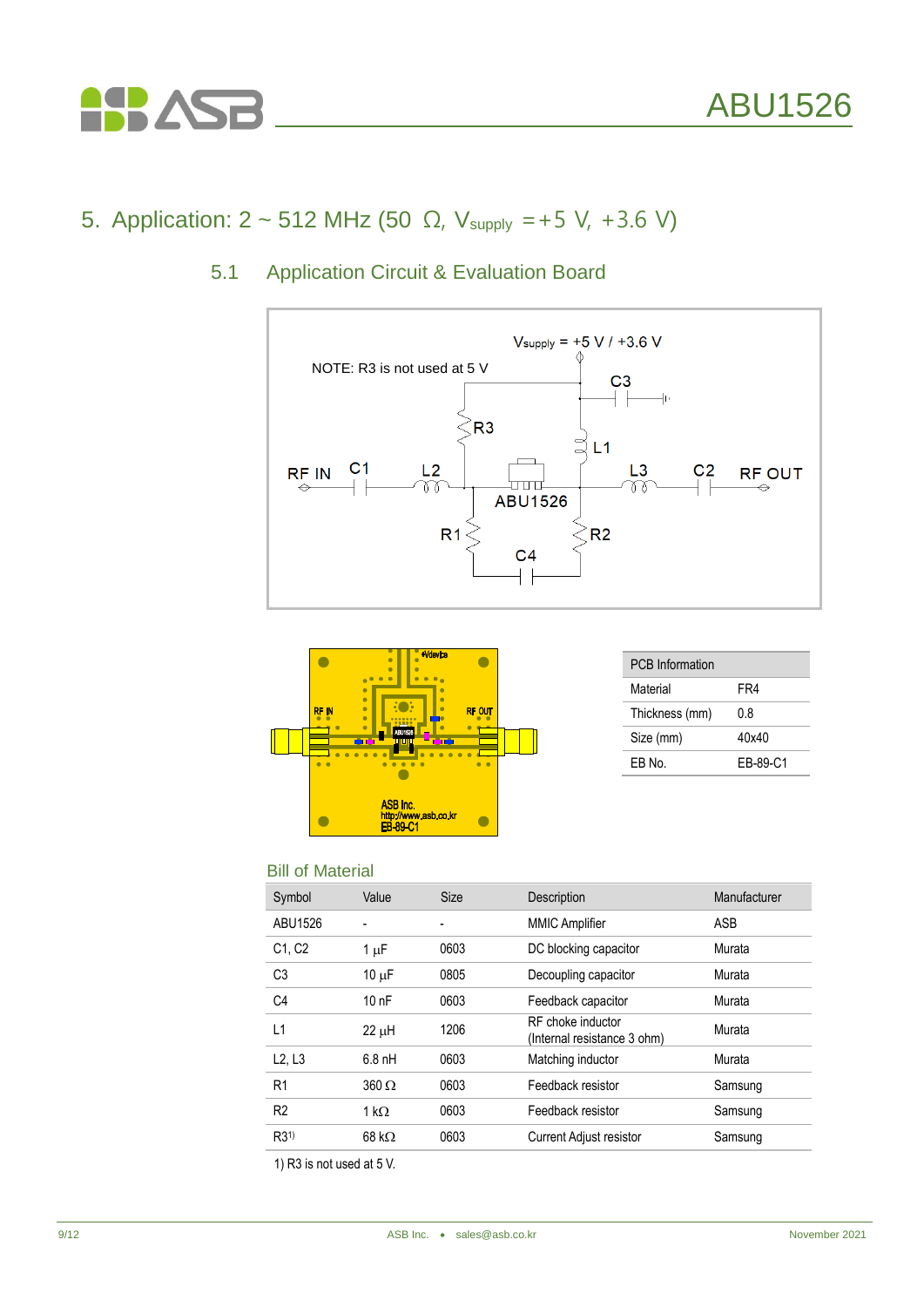

#### 5.2 Performance Table

|                 | oupply voltage  | $\cdot$ . $\cdot$ . $\cdot$ . $\cdot$ . $\cdot$ . $\cdot$ . $\cdot$ . $\cdot$ . $\cdot$ . $\cdot$ . $\cdot$ . $\cdot$ . $\cdot$ . $\cdot$ . $\cdot$ . $\cdot$ . $\cdot$ . $\cdot$ . $\cdot$ . $\cdot$ . $\cdot$ . $\cdot$ . $\cdot$ . $\cdot$ . $\cdot$ . $\cdot$ . $\cdot$ . $\cdot$ . $\cdot$ . $\cdot$ . $\cdot$ . $\cdot$ |          | $\sim$ $\sim$ , $\sim$ | - 99           |          |          |            |
|-----------------|-----------------|-------------------------------------------------------------------------------------------------------------------------------------------------------------------------------------------------------------------------------------------------------------------------------------------------------------------------------|----------|------------------------|----------------|----------|----------|------------|
|                 | Parameter       | <b>Typical</b>                                                                                                                                                                                                                                                                                                                |          |                        |                |          |          | Unit       |
|                 | Frequency       | $\overline{c}$                                                                                                                                                                                                                                                                                                                | 30       | 512                    | $\overline{2}$ | 30       | 512      | <b>MHz</b> |
|                 | Noise Figure    | $3.1^{3}$                                                                                                                                                                                                                                                                                                                     | 1.8      | 1.5                    | $3.0^{3}$      | 1.7      | 1.5      | dB         |
|                 | Gain            | 25.3                                                                                                                                                                                                                                                                                                                          | 26.1     | 25.6                   | 24.9           | 25.8     | 25.3     | dB         |
| S <sub>11</sub> |                 | $-15$                                                                                                                                                                                                                                                                                                                         | $-20$    | $-20$                  | $-14$          | $-20$    | $-20$    | dB         |
|                 | S <sub>22</sub> | $-17$                                                                                                                                                                                                                                                                                                                         | $-20$    | $-15$                  | $-17$          | $-20$    | $-16$    | dB         |
|                 | Output IP3      | $34^{1}$                                                                                                                                                                                                                                                                                                                      | $35^{2}$ | $35^{2}$               | $32^{1}$       | $33^{2}$ | $32^{2}$ | dBm        |
|                 | Output P1dB     | 20                                                                                                                                                                                                                                                                                                                            | 22       | 21                     | 17             | 19       | 19       | dBm        |
|                 | Current         | 89                                                                                                                                                                                                                                                                                                                            |          |                        | 69             |          |          | mA         |
|                 | Device Voltage  | $+4.7$                                                                                                                                                                                                                                                                                                                        |          |                        | $+3.4$         |          |          | ٧          |
|                 |                 |                                                                                                                                                                                                                                                                                                                               |          |                        |                |          |          |            |

Supply voltage = +5 V, +3.6 V,  $T_A$  = +25 °C,  $Z_0$  = 50  $\Omega$ 

1) OIP3 is measured with two tones at an output power of +5 dBm/tone separated by 0.2 MHz.

2) OIP3 is are measured with two tones at an output power of +5 dBm/tone separated by 1 MHz.

3) NF is measured at 10 MHz

#### 5.3 Plot of S-parameter & Stability Factor

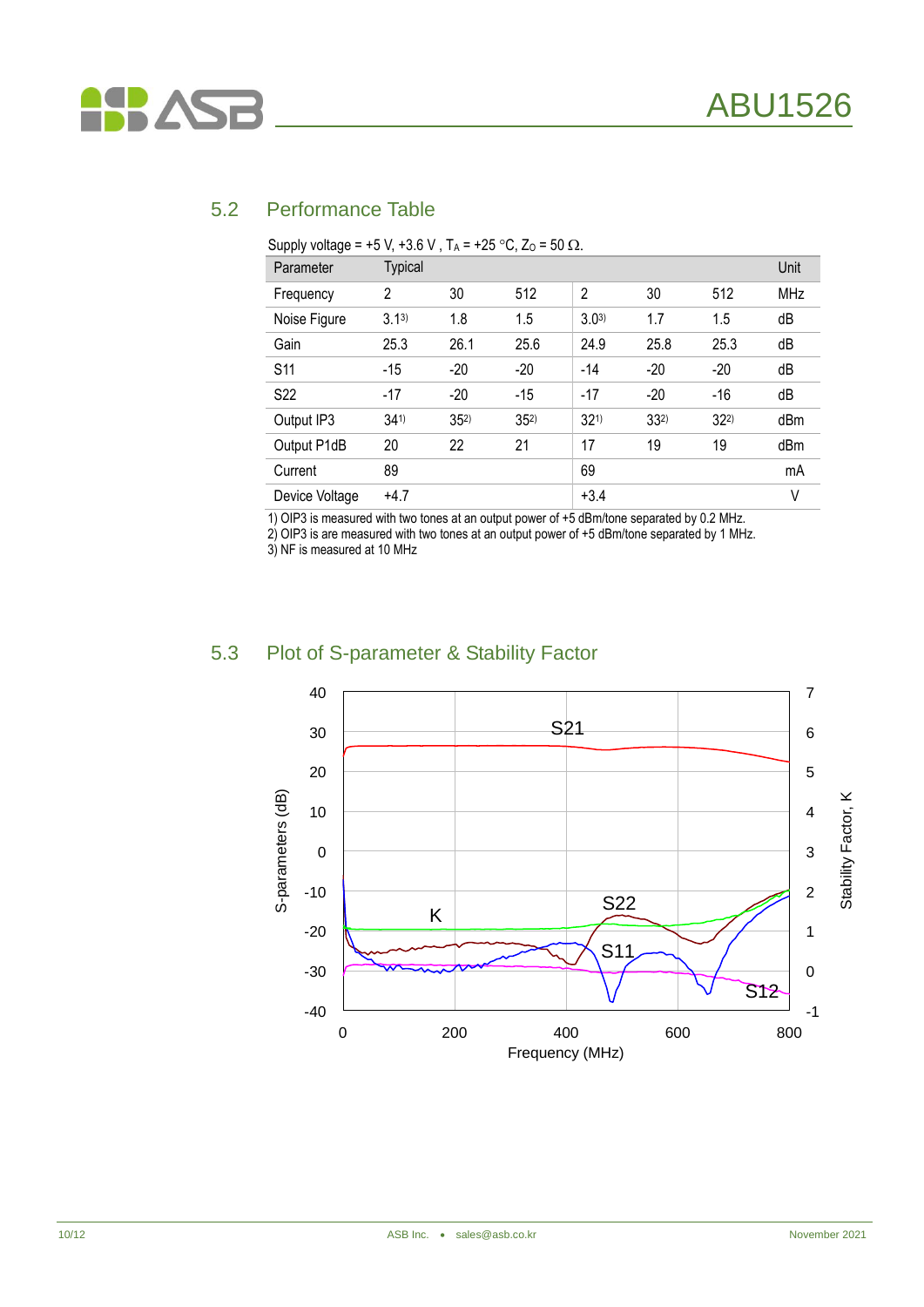# 6. Package Outline (SOT89, 4.5x4.0x1.5 mm)

**ASP** 



|                | Dimensions (In mm) |            |            |  |  |  |
|----------------|--------------------|------------|------------|--|--|--|
| Symbols        | <b>MIN</b>         | <b>NOM</b> | <b>MAX</b> |  |  |  |
| Α              | 1.40               | 1.50       | 1.60       |  |  |  |
| L              | 0.89               | 1.04       | 1.20       |  |  |  |
| b              | 0.36               | 0.42       | 0.48       |  |  |  |
| b1             | 0.41               | 0.47       | 0.53       |  |  |  |
| C              | 0.38               | 0.40       | 0.43       |  |  |  |
| D              | 4.40               | 4.50       | 4.60       |  |  |  |
| D1             | 1.40               | 1.60       | 1.75       |  |  |  |
| E              | 3.64               |            | 4.25       |  |  |  |
| E <sub>1</sub> | 2.40               | 2.50       | 2.60       |  |  |  |
| e1             | 2.90               | 3.00       | 3.10       |  |  |  |
| Η              | 0.35               | 0.40       | 0.45       |  |  |  |
| S              | 0.65               | 0.75       | 0.85       |  |  |  |
| e              | 1.40               | 1.50       | 1.60       |  |  |  |

### 7. Surface Mount Recommendation (In mm)



#### NOTE

- 1. The number and size of ground via holes in a circuit board are critical for thermal and RF grounding considerations.
- 2. Recommended is that the ground via holes be placed on the bottom of the lead pin 2 and exposed pad of the device for better RF and thermal performance, as shown in the drawing at the left side.